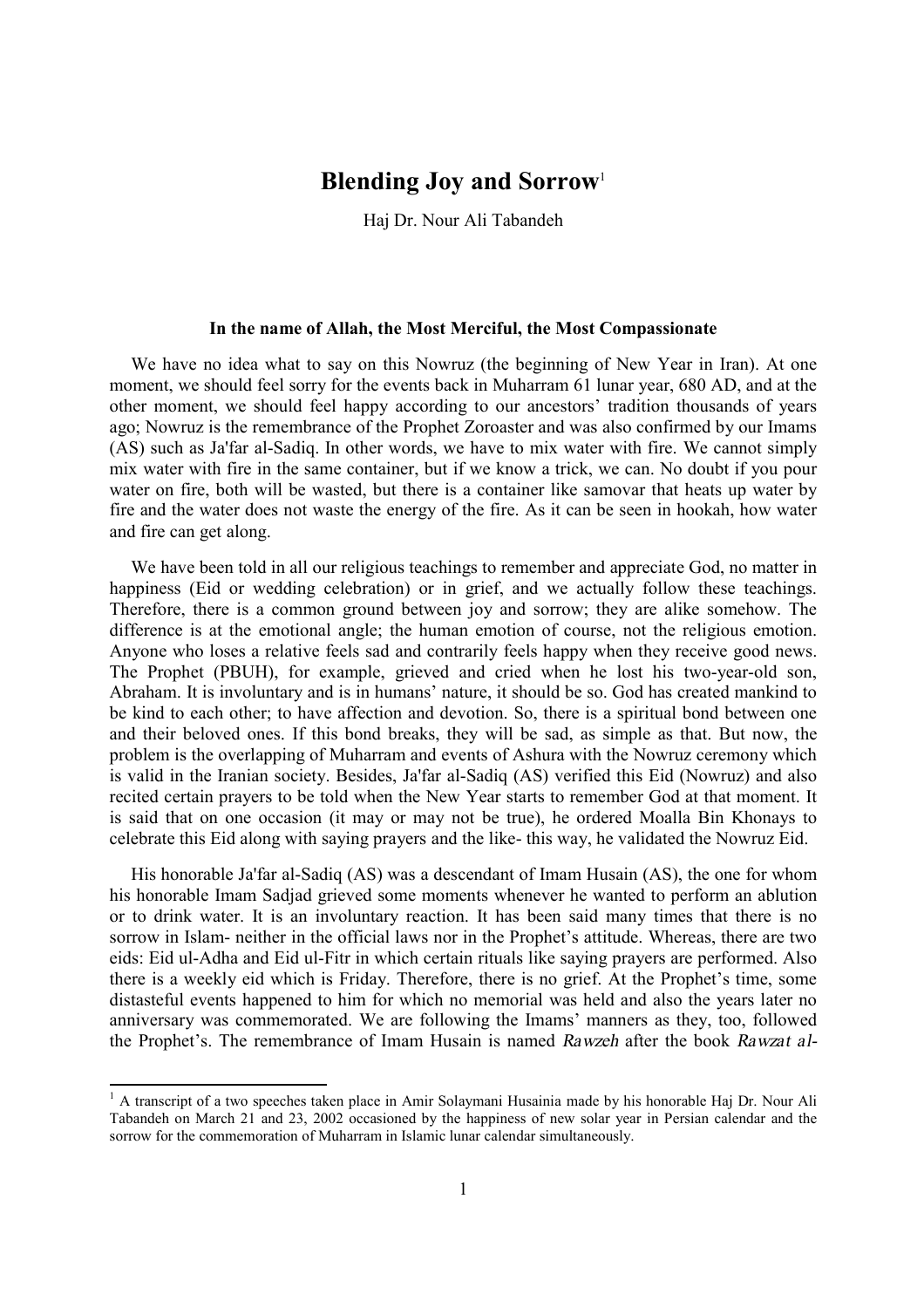*Shohada* by Molla Kamal-Al-Din Hosayn Waez Kashefi and since then the preachers gradually started reading out loud on the *minbars* (the pulpit in a mosque) to recite the tragedy. So, there came the *rawzeh-singing* to remember His Holiness. At the Imams' time, this recitation existed regularly but differently. They knew Islam better than we do for sure and they were the depicted Islam themselves. There is a blessing in this recitation for the Shiites, especially for the Iranians from among all Muslim nations to have the delight of following and maintaining the Prophet's attitude. Based on "all beams of light are from the same source", since we love the first Imam, we love the last one, too. Therefore, each Imam's death is a poignant reminder for us. But why are some of these reminders stronger? So strong they are to influence our several-thousand-yearold tradition (Nowruz) in being equally acknowledged by the society and there is some give-andtake and compromise between them.

Of the memorial ceremonies are Ali's and Husain's martyrdom and Fatima's passing. Needless to say that the Shiites also commemorate and acknowledge Imam Hassan's passing as well as other Imams. But these three are outstandingly significant and noticed by the Shiites and the Iranians. What features were there in these events that have become so bold?

Imam Ali's assassination symbolizes the attack of fanatics on the spiritual depth of Islam. The Kharijites were woefully shallow-minded. They were such strict worshippers that their foreheads were callused. The calluses were real (and not by burning their foreheads intentionally) as they really prostrated all night; they said prayers way too much that they missed all about their own business and personal life. Imam Ali said about them: "Their word is correct but their inference is wrongly made<sup>"2</sup>, replying to what the Kharijites said: "judgment is only Allah's"<sup>3</sup>. It seemed fair, but as Ali (AS) said, only their word is right and the consequences of their actions are not.

What impact has Imam Ali's martyrdom had on Iran and the Iranians? (We will discuss the events of Karbala on Ashura morning if we find a chance, but today we will mostly talk about the relation of these events with the Iranians and Nowruz.) The Iranians witnessed discrimination in favor of Arabs and against Iranians by the Caliphs and especially by the Ummayed caliphs, elevating Arabs and humiliating Iranians way too far to call the non-Arabs "Ajams", literally meaning "cow". But according to the Quran, "**surely the most honorable of you with Allah is the one among you most pious**" 4 . There are some differences between black and white, Arabs and non-Arabs; but all have the same rights, all are Muslims. The more pious, the more honorable with God. Therefore, the Iranians were drawn to Ali. For this reason, intentionally or unintentionally, some orientalists mistakenly think that the Iranians raised the Shiism. When Ali (AS) was murdered, Iran and the Iranians suffered. After the Prophet passed away, those two went to Ali's home to extend their condolences to Fatima but she did not allow them to enter. Ali was going back on the way home. He saw them and asked: "Why are you standing here (at the front door)?" They said: "we are not let in". Ali went in and asked Fatima: "Would you please let them come in?" Fatima said: "It is your house. Do as you wish. I do not complain." Then Ali (AS) invited them in. Fatima told them: "Do you remember my father said if I (Fatima) were angry with anybody, he (the Prophet) would be angry with them, too? And if he were angry, God

 $\overline{a}$ 

<sup>2</sup> **كلمة حق يراد بها باطل**

<sup>3</sup> The Quran, Al-Anaam (Cattle), <sup>57</sup> and Yusuf (Joseph), 40 & 67: **ِنِ ُ ْكم ُ ِ الْح لاَّ لّه إ إ ِ ِ ل**

<sup>4</sup> The Quran, Al-Hujraat (The Apartments), 13: **َّن ِ ُكم م ند أَ ْكر عِ ه اللَّ ْ َق ُاكم أَتـإ ْ َ َ َ ِ ْ**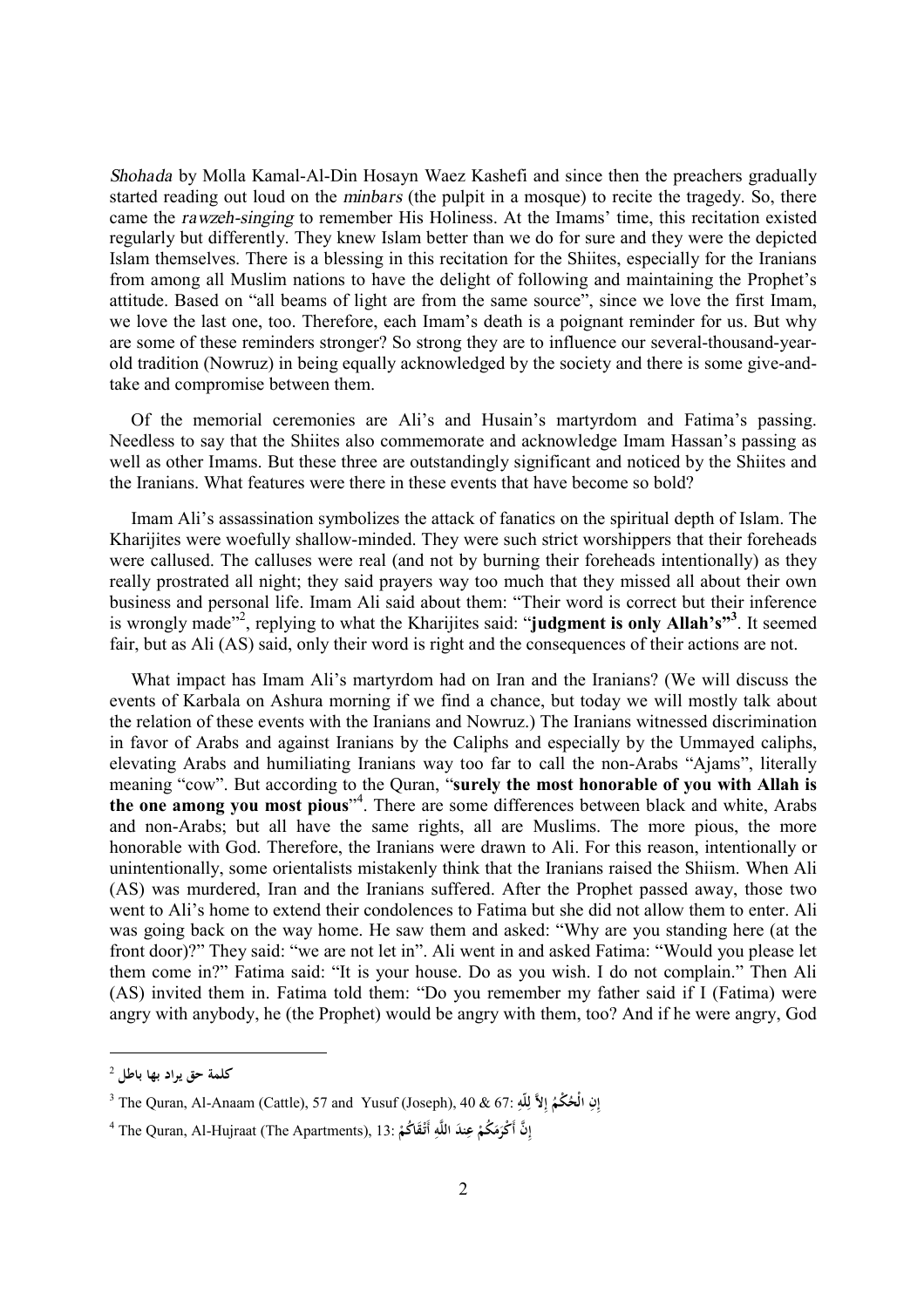would bring them misery?" "Yes, we do" they replied. Fatima went on: "Then be well aware that I am unhappy and angry with you". (I do not recall the exact words). She did not talk anymore. They left the house shedding tears, especially Abu Bakr was desperately crying and said: "what I am doing is not right".

Anyhow, this was an important epoch for the Shiism because the Islam of Iranians was the Shiism Islam. Now, the Islam has been separated into a thousand fragments; Wahhabis, Zaidis, Ismailias, etc., and they are all Muslims. At that time, Islam did not use to be like this. Hence, the Shiism which was the actual Islam was damaged by murdering Ali.

Another event for which we are grieving now is the martyrdom of His Holiness Husain (AS). Not only were the Shiism and the Iranians but also was the Islam damaged by this disaster. It was a turning point for the history of the Shiism and Iran. Ali's attitude was like "**surely the most honorable of you with Allah is the one among you most pious**". He put it into practice and treated everybody the same. Ali's descendants also did the same. Ali did not establish this attitude, God did and said in the Quran: "**surely the most honorable of you with Allah is the one among you most pious**". As a matter of fact, Ali was the talking Quran; the depicted Quran. If you want to realize what the Quran is, take Ali into consideration. This attitude always existed in the real Shiism by the Imams. For example, during a war of Omar with Iranians, there were two prisoners of war from the Iranian royal family who were sisters, and Husain (AS) married one of them whose name was Bibi Shahr Banu. Arab soldiers wanted to make them maids like other prisoners but Ali (AS) said they could not be bondswomen because kings, queens, princes and princesses could not be slaves. It is pretty much the same as what is said today to respect the political prisoners. It is stipulated in the law system of France which reads the political prisoner cannot be forced to wear the prison uniform or banned from telephone conversations (they are eavesdropped, though). Other examples can be found in recent centuries in European wars when Napoleon was defeated, captured and exiled to Saint Helena and the British let him be the governor there. The British governor also visited and saluted him. When they wanted to put the captives on trial, the judges would have to be of a higher rank, e.g., if the accused had been a colonel, the judge would have been a general and so many other examples of the kind. It seems like they (European legislators) have been following Ali's order.

Likewise, Ali (AS) said to those two Persian princesses that they were free to choose their husband from among the soldiers, whomever they wished. (It was ordained by God but seemingly) one of them married Husain (AS) and the other married Muhammad ibn Abu Bakr who was like a son to Ali (AS) and Ali raised him like one.

Iranians embraced this magnanimous manner as they had already seen Shapur I capture the Roman emperor in war and whenever Shahpur wanted to mount his horse, the emperor had to kneel down at the Shahpur's horse and then Shahpur stepped on the emperor's back to comfortably put his foot on the pedal and mount his horse. Also, they had seen Shahpur II (Zol-Aktaf; The owner of the shoulders) pierce holes in the captives' shoulders and put ropes through them. Now Iranians compared Ali with these kings and they certainly chose him over them.

During the invasion of Iran, Iranians were all the time fighting against the Umayad and the Abbasid caliphs and Arabs (the army of Islam) gradually conquered many countries. What they had conquered by the Prophet's time, the Prophet had been vigilantly supervising. But whatever they conquered later on was done generally by utilizing Arabic prejudice. So they appointed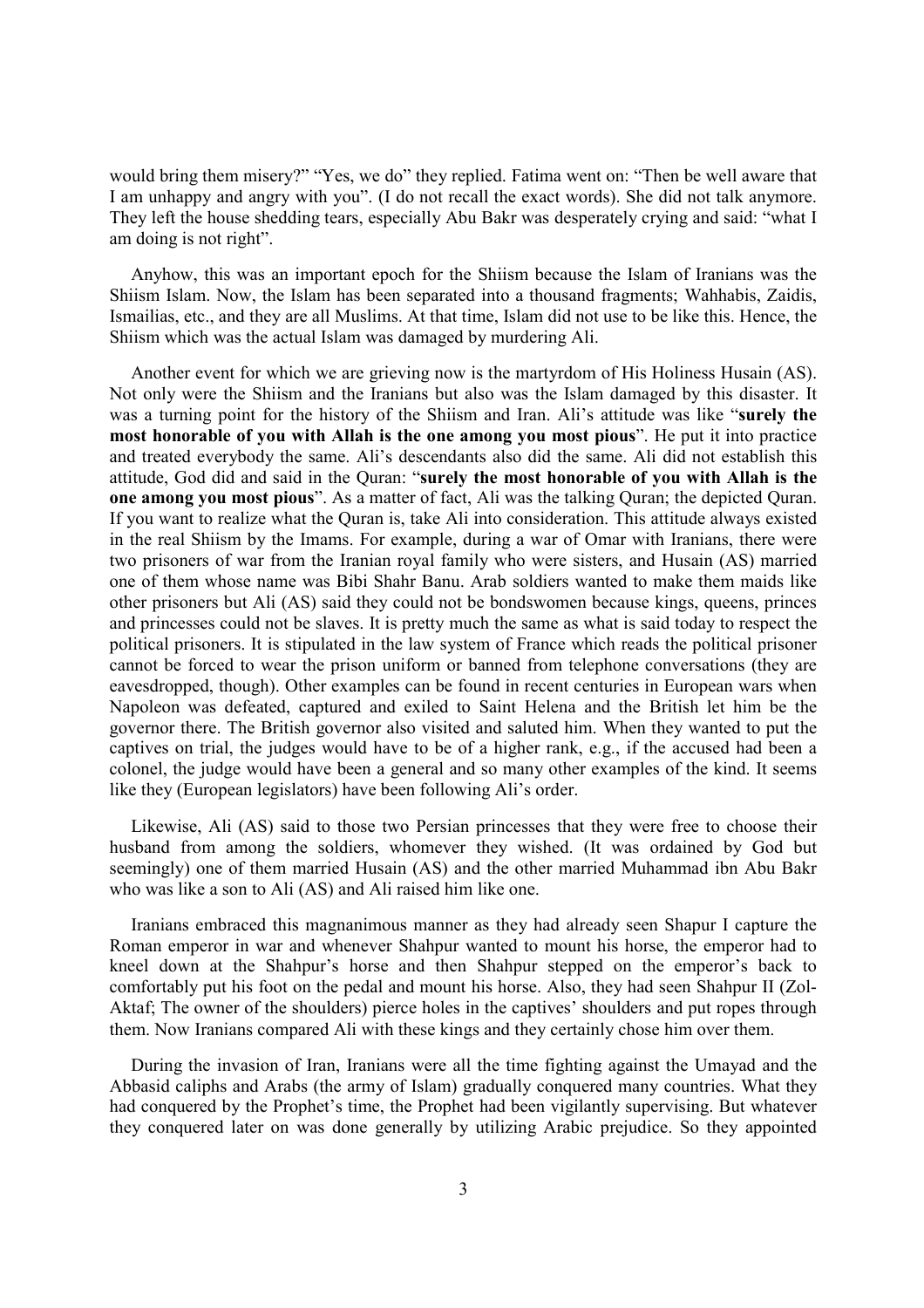Arab governors and ruled everywhere. For this reason, these wars have been called Arabs' expansionist wars by orientalists. In other words, the government was called Islamic but it was just a mere puppet of the Arabs. They abused the Islam and wanted to rule in the name of Islam. Every country they conquered such as Tripoli, Syria, Lebanon, Palestine, North Africa, Sudan and Ethiopia surrendered to the Arabs except Iran, as it can be seen in history that Arabs conquered many countries. Iranians did not support the governors appointed by Arabs. They obeyed the Islamic government but not the Arabic government. All the revolutions later on by Iranians were to achieve the independence of Iran, holding on to Islam. Some Iranians fought against Arabs as they thought that Iran was invaded by Arabs and some others thought that Iran was invaded by Islam. In fact, Arabs surf boarded with Islam and conquered Iran. Imam Husain's story was a good example for these revolutionists such as Yaqub Layth Saffar who raised an army to fight with the Abbasid caliph. He tried to provoke the army by telling them about Imam Husain's life and said: "These rulers are the successors and the inheritors of those who killed the Prophet's son (Imam Husain) and in fact we are taking revenge on them."

Iran and Iranians, therefore, cannot forget Imam Husain's tragedy and also they cannot forget Nowruz and all the effects and events of it such as Wednesday Bonfire (*Chaharshanbe Soori*) and Thirteenth-Day Out (*Sizdeh Be Dar*); it is running in their blood. Today's joy and sorrow is like the example of water and fire mentioned earlier about which I say they affect each other greatly as they are like one single entity. The joy is to celebrate the evidence that our origin comes not out of nowhere and that we had a prophet (Zoroaster) who established these things about four or five thousand years ago, and the sorrow is to show that we had such great men (like Husain) who said: "O' swords! Slash through me fast and shed my blood as Islam cannot be irrigated by anything except by my blood." This combination of joy and sorrow symbolically displays the two positive and negative sides of this passive resistance to maintain independency. So they do not conflict. There is no need to try to separate them. Deep in our hearts, they lodge together. Hopefully, it will be a special Eid for us. In fact, any day which is a better day than the earlier day is also an eid, Ensha Allah.

\* \* \*

## **In the name of Allah, the Most Merciful, the Most Compassionate**

May the New Year bring prosperity for all of us, Ensha Allah, enabling us to follow Husain ibn-Ali (AS), as remembering him is the sweetness of our Eid. The sweetness I just mentioned is to commemorate Husain and to bear in mind that to such great men, martyrdom is the joy of being greeted by their love. Anyway, two emotional reminders are meeting together at the same time and neither one can be underestimated. Anyone who believes that either one of them should be lowered is making a mistake. As any human being has conflicting emotions deep inside; affection and grudge, kindness and anger, both sides coexist in th and neither one can be ignored, we also own the two sides, so to speak.

On the first day of Nowruz we got our ears and tongues blessed by articulating Husain ibn-Ali's name and at the same time we have been celebrating the ancient tradition of Persia for the last three days. (The national vacation used to be more than three days but recently it has been shortened!). We cannot ignore the fact that this tradition has been handed down to us from our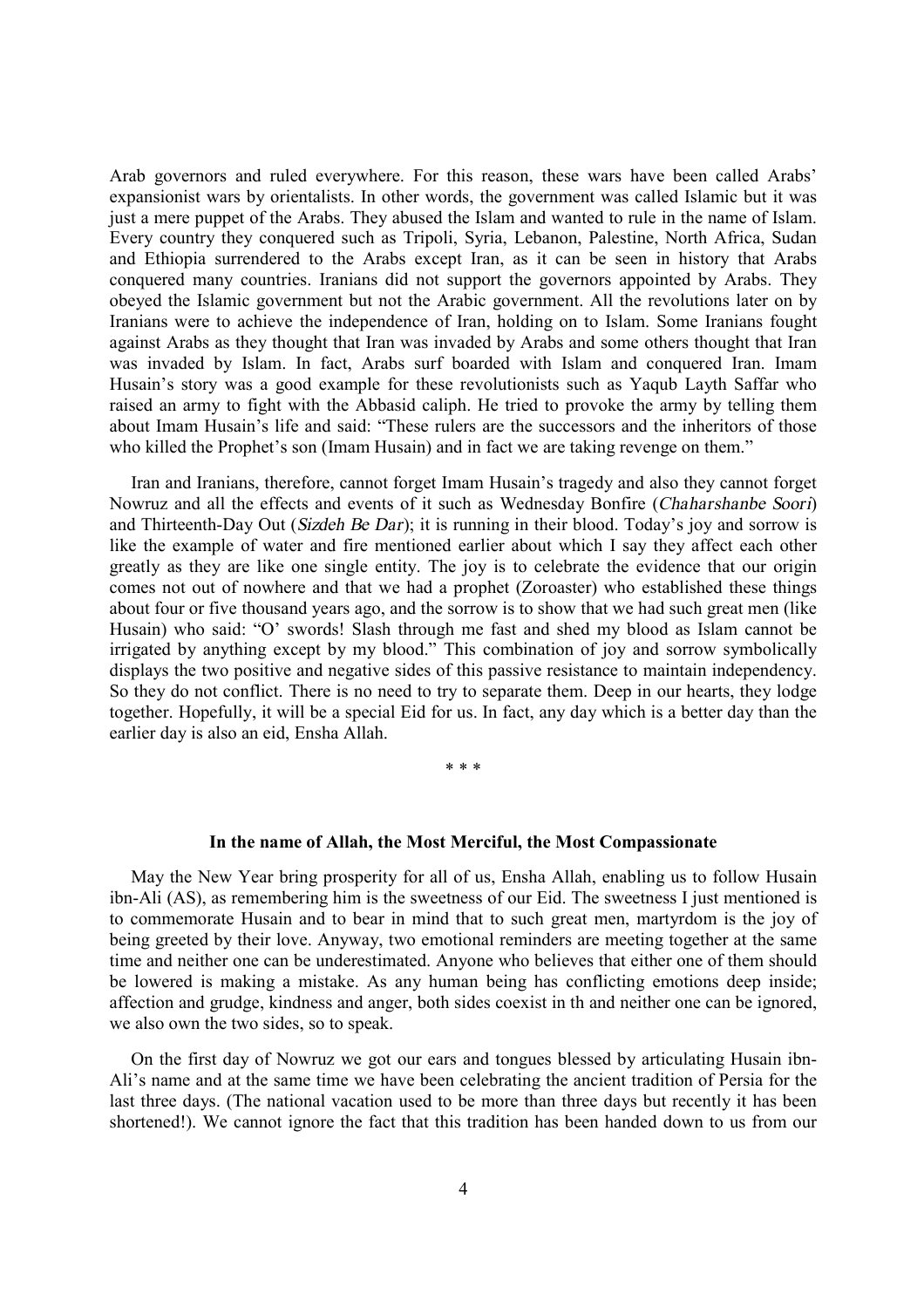ancestors and has been imprinted on our minds. It is absolutely impossible to forget. It is like you have had a ring or a rosary received from your great grandfathers and it is enormously valuable to you, the further it traces back, the more valuable. If it is from your father, it is very valuable, if it is handed down to your father from your grandfather, it is much more valuable. Now, how can we challenge a belief that has been handed down by every Iranian father to his children, has been validated by society, has been imprinted on our minds and moreover, were allegedly initiated by the Prophet Zoroaster?

The very first celebration named Nowruz is said to be going back to the legendary king, Jamshid. The Pishdadian kings were believed to have a divine side alongside with their worldly kingdom, just like King Talut who was appointed by the Prophet Samuel to rule the kingdom. King David who was a prophet himself also was appointed by Prophet Samuel. King Solomon; the same fashion. As well as they (Israeli kings) appreciated their successors such as King David and King Solomon, we ought to embrace our heritage, too. It does not mean we are forced to do that. We willingly do.

This presupposition is wrong to believe that after Islam came, all about the past should have been ignored. Time consists of chronologically connected sequences. The day before yesterday, yesterday, today, tomorrow, the day after tomorrow, they are not disconnected but they are connected like a chain. All the events taken place in every nation are connected sequentially like a chain. It is not fragmented. If by any chance, this chain is broken somewhere by some people, they lose their past as if they come from nowhere. Basically, it can be considered a mental disease. Just like those patients who suffer from Alzheimer's disease; they forget their own past and might not even recognize their family members at times. It is related to the physical condition, but if someone forgets their past, it is a mental disease. If any nation does that, it is a social illness. Some wished to do that- seemingly benevolently- but they failed to notice that the relation of a nation and its past cannot be broken off. Islam did not order anything related to the past must be forgotten. You need to step on the first rung while you are continuously climbing up a ladder; first rung, second, third, and so on. When you reach up the ladder, you are not on the first rung anymore but you still owe it all to the first rung, if there had not been any first rung, you would have not been able to step on higher ones. So you should not ruin the rungs when you are climbing up higher and when you are up finally, you should not break or let go of the ladder. Practicing all those rituals which had been passed down since Zoroaster, Iranians who had been Zoroastrians converted to the new faith (Islam) which was more modern than what they had practiced and they realized that Islam let them feel free whether to celebrate the Nowruz, whether to set the Seven-S Table<sup>5</sup> and so on. So they just blessedly added the holy Quran to the Seven-S Table, meaning the Quran is beyond all the letters and objects beginning with sound patterns like /s/, /∫/, /b/, etc. The previously-used objects were kept and the Quran was added. The glory of Islam covered all these things like a shelter. For this reason, it has been said in sciences like history, sociology, law and medicine that Islam respects traditions and customs of all nations aside from those which are against its religious principles. The principles all divine

 $\overline{a}$ 

 $5$  A decorating table for Nowruz on which seven symbolic objects are placed, each begins with an /s/ sound pattern. These objects usually include: Sekke (coin), Serke (vinegar), Samanu (a kind of preservable pastry), Sir (garlic), Sabzeh (a certain kind of grain which has been grown shortly before Nowruz), Sib (apple) and Senjed (sesame). Some researchers believe that these objects' initial letters and sound had been used to be sh /∫/ prior to Islam. But because one of the objects had been Sharab (wine) and it is forbidden in Islam, since then the table has been furnished by Iranians with the above-mentioned objects.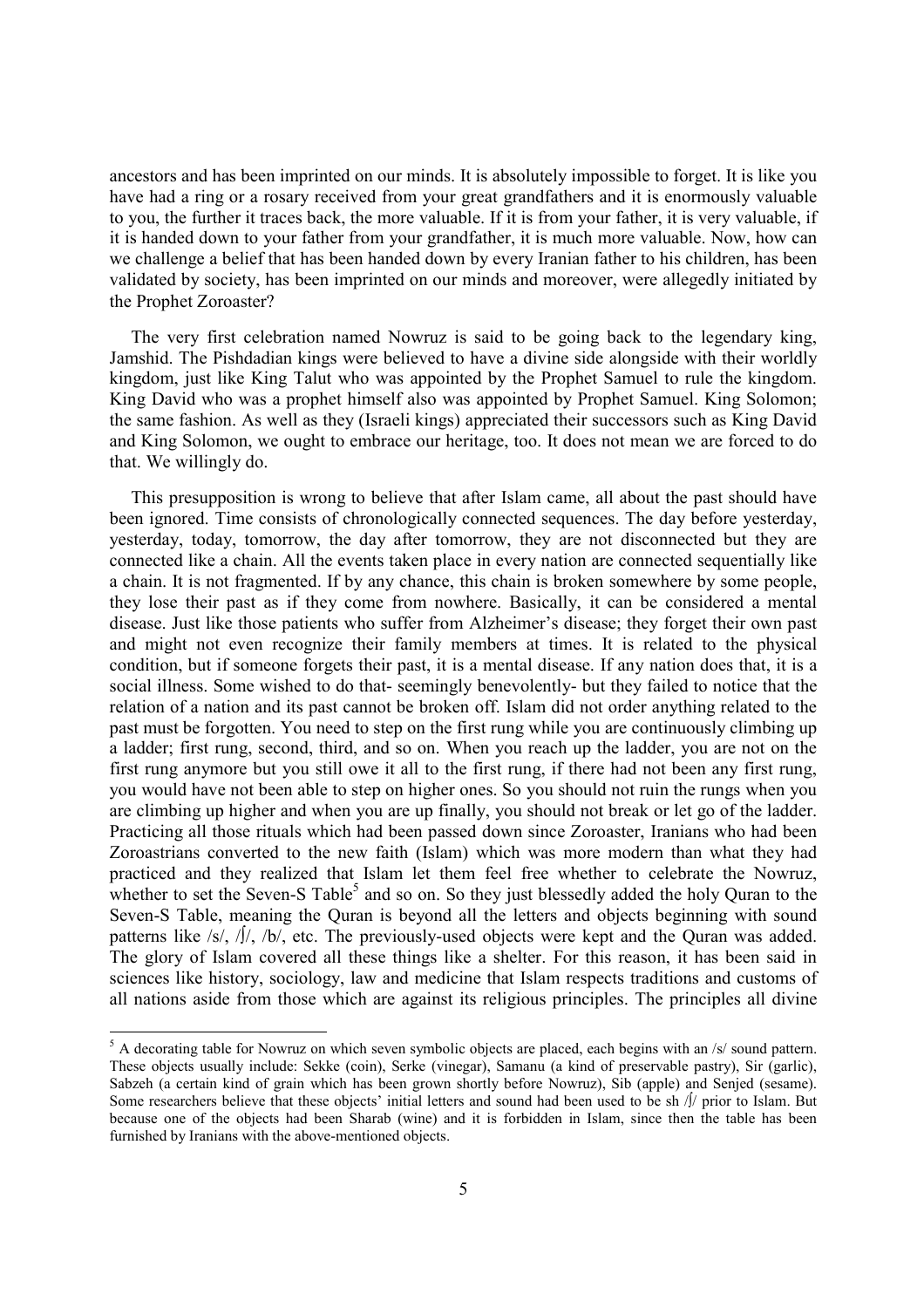religions have in common are unity, prophet hood and resurrection. Those traditions and customs against these principles cannot be appreciated by Islam; however, it respects all traditions and rituals. It is like someone wishes to have two meals a day, in the morning, in the evening, and another one wishes to have three meals a day. While Iranians are Muslims, all their customs and traditions have been maintained and they have not been conflicting with Islam. If they have been contradictory, Shiite or Sunnite scholars would have forbidden them during centuries. So, while there is no forbidding, it is obvious that there is no conflict with Islam. And if some believe that the Seven-S Table is nonsense, then we should draw their attention to our thousands of other nonsensical actions. Then let us do this one, too, for the sake of our ancestors.

I have read two narratives about Nowruz; quoted by reliable narrators, one of the narratives describes how the Prophet congratulated some Iranians who were Muslims and travelled from faraway lands, saying: "It is a very good idea". So try to be as happy as you can, Ensha Allah. Another one is narrated by Moalla Bin Khonays which says Imam Ja'far al-Sadiq (AS) verified the Nowruz and prayed: "O' the Reformer of hearts and minds! Clean our hearts and eyes" that we pray every Nowruz.

While Imam Ja'far al-Sadiq (AS) verified it, what can we say? (You can imagine Imams Ja'far al-Sadiq and Sadjad (AS) who were mourning all their lives for Imam Husain (AS) and compare them with us mourning only for one month and how stupidly we think Imams Husain and Sadjad owe us for this!). The Prophet said: "Feel happy but meanwhile remember God in happiness". Happiness is a kind of feeling which comes together with action. However, happiness and action are different, the former originates inside and the latter is displayed outside. On the contrary, grieving, mourning and sadness are the same. They are personal, but if they are purposeful, they can create some movements in the society. Public grieving leads to a set of movements. It is like a ride to a destination, the more purposeful, the faster. It is determined from the very beginning. But when there is no destination, there is no right way.

Therefore, all the rituals lasted and held so far have been in agreement with Islam. They have never contradicted. In spite of all changes and modifications made to Nowruz and its calendar throughout history, it has persevered. Any modifications made to the calendar and the first day of spring changed accordingly, Nowruz synchronized with it as well. Such rituals have stuck with people; not only Iranians and all the people in this geographical boundary, but also those who align with this belief. As it is celebrated in Tajikistan, Afghanistan, Pakistan, India, Iraq, etc. no matter Shiite or Sunnite. Because, once upon a time, these nations used the same Persian Jalali Calendar. Now that the historical events have changed conditions in some countries is a different matter. Otherwise their calendar would still be the same. In every kind of calendar, there is a first day of the year. The first month of the Lunar Year is Muharram. In some Arab countries such as Syria where I have been to and saw it for myself, they celebrate the first day of Muharram but not as excitingly as we celebrate Nowruz. Throughout history, those researchers who wanted to provoke disagreements between Arabs and Iranians- either intentionally or unintentionallybelieved that because Iranians mourn at the same time, they celebrate. But it is not like that. Most researchers and also their jurisprudents believe that in the history of Islam, there were some righteous apostles and people who were martyred for Islam such as Sumayyah bint Khayyat, Yasir ibn Amir and Hamza ibn Abdul-Muttalib, others such as Abu Talib ibn Abd al-Muttalib and Khadija bint Khuwaylid passed away and Muslims mourned greatly but no commemorations were held for them later on. These countries also celebrate the beginning of their own year.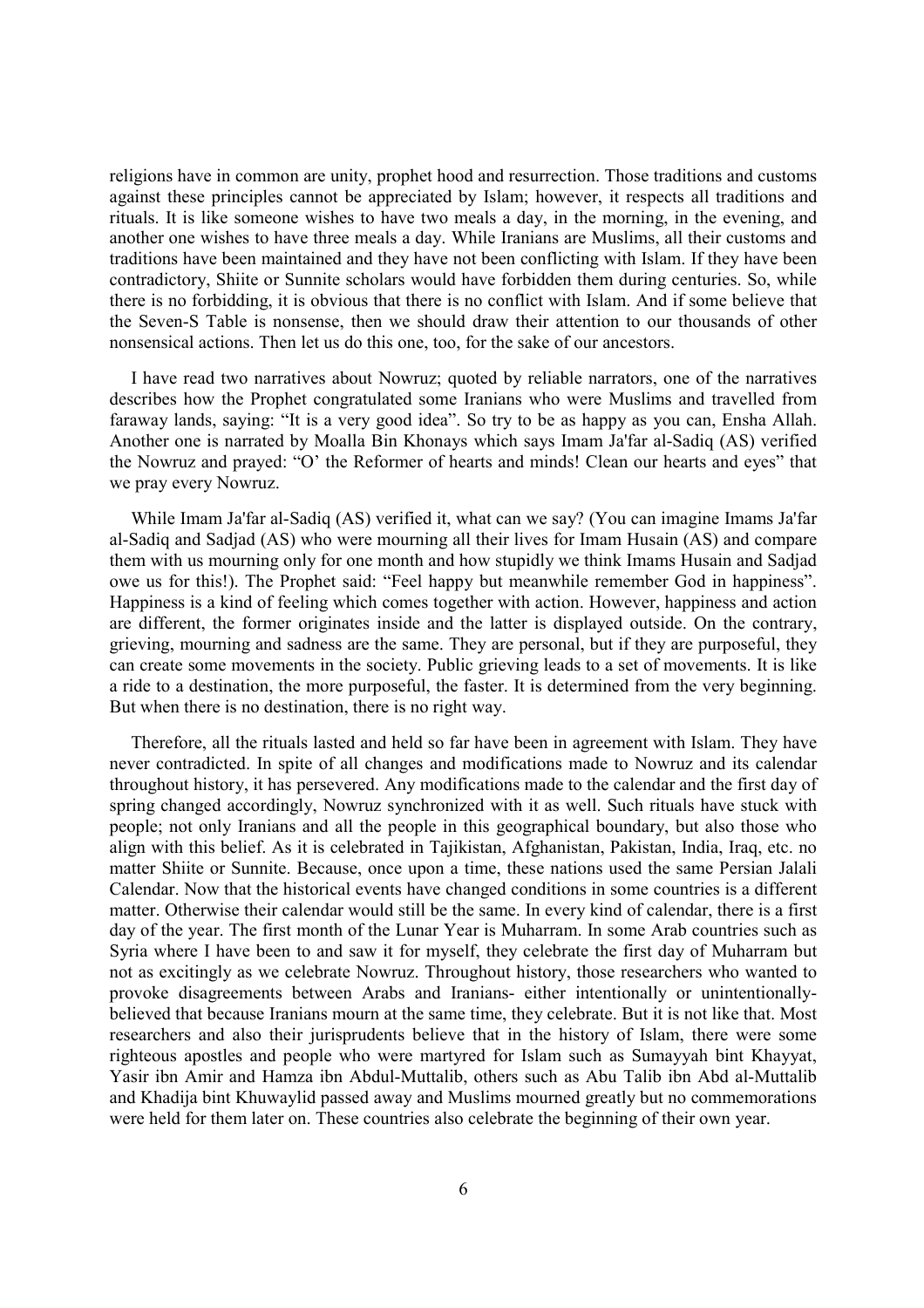In Islam, the first day of the Lunar Year is not celebrated but there are 2 eids during the year; Eid al-Fitr and Eid-al Adha which are the great Islamic Eids. Though we; Shiites, also celebrate the Eid of Velayeh. Of the most important historical legacies for the Shiites is the Eid of Ghadeer. For those who believe in the Velayeh (Guardianship), the Eid of Ghadeer is very important, as important as Nowruz. There is neither another eid nor any kind of mourning in Islam. The Prophet said: "Be happy ever but remember God all the time in happiness and sorrow." Christians celebrate January as the beginning of their year. Iranians as well have the same right to celebrate their own beginning of the year and therefore they have been doing so for thousands of years. This beginning used to be in a different time. The first time, Ardashir Babakan considered 30 days for a month and 12 months for a year to modify the calendar. The Holy Quran states: **"Surely the number of months with Allah is twelve months in Allah's Book" 6 .** All nations before Islam also had had 12 months a year; their year would have been modified, though. Lunar months have included 29 or 30 days and in the whole year there is a deviation about 11 days less than that of the solar year. Ardashir I divided the year into 360 days, but as we already know a year includes 365 days. So 5 days were missing. These 5 days were left aside unnamed and it was said that God created creatures in 5 days and then rested on the day after. Some say God created human on the  $6<sup>th</sup>$  day. Anyhow, the  $6<sup>th</sup>$  day was the beginning of the year and people celebrated it. God worked for 5 days and rested on the  $6<sup>th</sup>$  day. There are fragments of truth in the stories related to God, to the Creation and/or to whatever handed down by prophets geared to our cognition. We might not have been able to appreciate the whole truth; hence it has been partly revealed. Perhaps this very 6-day-off Nowruz here is the same as the days off entered later on into Judaism, Christianity and Islam. By the time, a year included 365 days and its first day was considered Nowruz. Years later when Ardashir I held the reins, after 360 days, they celebrated for 5 days and the 6th day was considered Nowruz; just like nowadays for the state departments that two holidays with a short interval between are connected as a consecutive one. Later on, people connected the old Nowruz which was their own; the one before Ardashir's modification, to the Nowruz after Ardashir's modification, therefore 5 days were celebrated and the  $6<sup>th</sup>$  day was celebrated more happily; the 1<sup>st</sup> day was called the minor Nowruz and the  $6<sup>th</sup>$ ; the major. A late friend named Mr. Parsazad, some of you may still remember him, believed that in the ancient times, all the Pishdadian and Kianian kings had the spiritual and divine side as well and were allowed to guide people; similar to many Israeli kings who were both the guardian and the reformer of the principles, as I have said before. There were found some issues in the calendar and Ardashir and/or others modified it several times. The last time it was modified was the Jalali Calendar founded by Omar Khayyám<sup>7</sup>, the calendar we use today.

Highly we respect our inheritance and the more we respect it, the more respectable we will be. The more we show our dedication to Imam Husain's divine perfection and express our love to him, the more presentable we will be, certainly. Dedication and expressing love do not mean weeping and crying for him; some people are so shallow that they hold a bottle to collect their tears to boast about on the Judgment Day in front of God. Such actions are totally futile. Dedication means when His Holiness calls out "Is there anybody to help me?" he is answered

l

إِنَّ عِدَّةَ الشُّهُورِ عِندَ اللَّهِ اثْنَا عَشَرَ شَهْرًا فِي كِتَابِ اللَّهِ :36, The Quran, Al-Tawba (The Repentence), 36 ``<br>-**ِ َ ِ َ َ ً ِ َ ِ**

<sup>&</sup>lt;sup>7</sup> Omar Khayyám; 1048 – 1131, was a Persian mathematician, astronomer, philosopher, and poet, who is widely considered to be one of the most influential scientists of all time. He wrote numerous treatises on mechanics, geography, mineralogy and astrology. (Wikipedia)